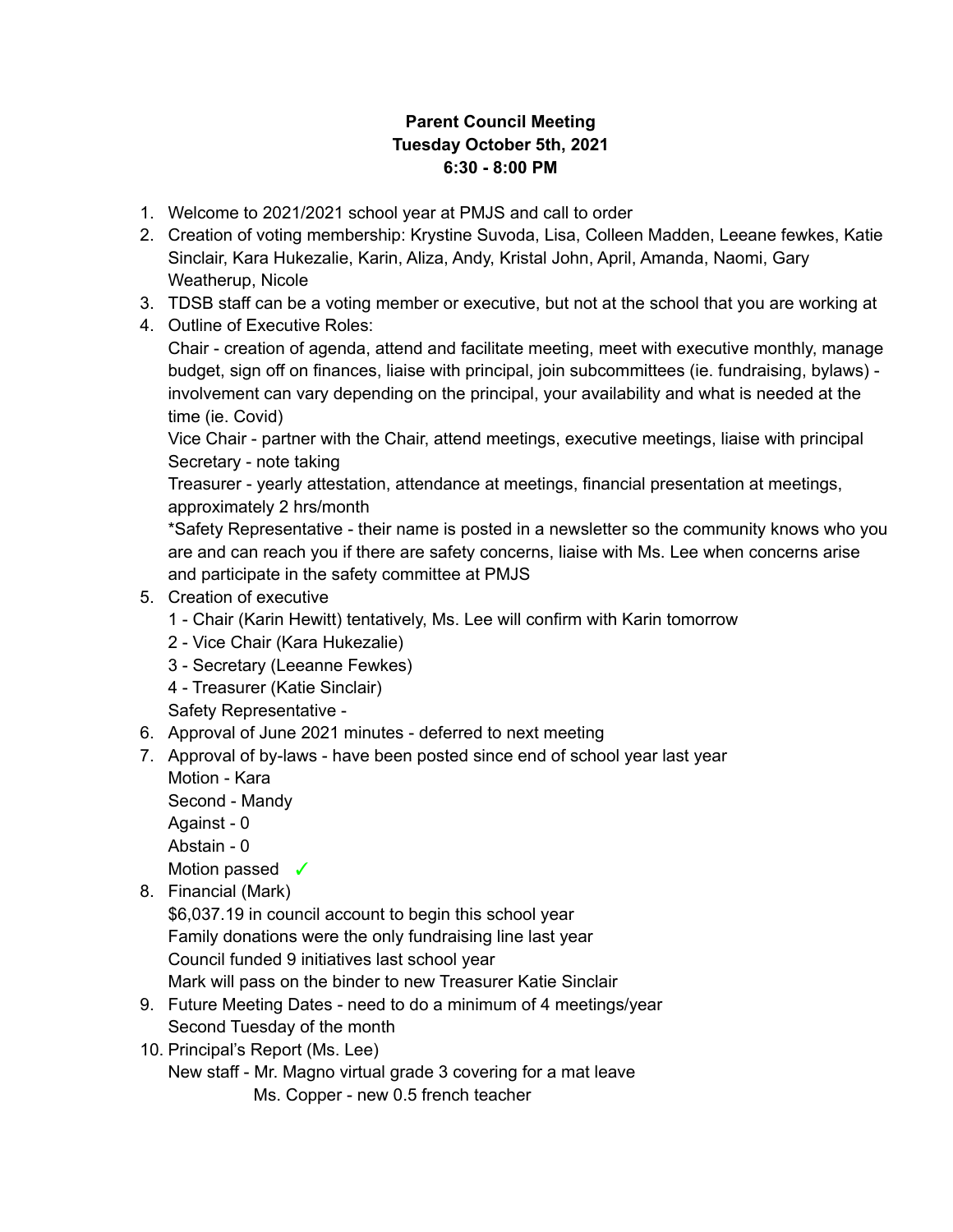Ms. K - covering Mr. Noble Mr Debello - gr. 1 Ms. Dhari - now permanent Ms. Adjula (sp?)

Population currently 359 students - was 353 but 6 more students went virtual - some schools were selected for virtual classes - students in that class are from neighbouring schools as well (3-4 are PMJS)

Next opportunity to request a switch to/from virtual will be in February Reorg is taking place:

Kinder - new DECE designation allowing for all classes to have a DECE - reorg happened 2 weeks ago to allow all classes to be smaller sized

Received allocation of another 1.0 teacher - will impact grades 1/2/3/4/5 - splits from grade 3 up will be removed - will now be straight 3, 4, and two 5s

Everyone will be in their new classes by October 12th (Tuesday after long weekend) calls to parents and update to staff will begin tomorrow

Class sizes are capped at 20 - a few exemptions from grade 3 up with classes up to 23 students

Facilities - Mr. Curry very much appreciated by the staff team - he is ensuring all enhanced cleaning is happening

> Roof repair, water main and awning replacement is complete, all accomplished this summer

Ms. Lee has been in touch with Toronto Police Service (TPS) regarding the garbage that is left on school property on weekends and evenings - officer attended and did a walkabout the property and made suggestions and there is now a direct line between TPS and PMJS for reports - fence was put up by Hydro to block the

field but it is down now

Parking - signage is clear that there is no UTurns, no blocking of road parents are encouraged to walk with their children when possible - continues to be a safety concern - Ms. Lee will continue to work on this - ideally parents would park on a neighbouring street and walk Consideration for a crossing guard

Covid - 1 confirmed case (supply staff member), there is a standard template that goes out to all parents - if your child's cohort was affected, you would have been provided direct correspondence from PMJS and from Toronto Public Health (TPH) - all staff wear masks in school and out - students have a mask break outdoors community members are expected to wear a mask on property, for the most

part this is going well

Sick Kids is going to provide saliva test kits to TDSB - PMJS will be receiving theirs in the coming days - school submits the test but parents receive the results

Trustee McLean - reached out to Ms. Lee as there will be a group of Afghan Refugees moving into the Etobicoke community in the next couple of weeks - hoping the PMJS community would consider a fundraising effort - clothing drive

Curriculum Night - teachers come together in teams to create a slide deck and videos for